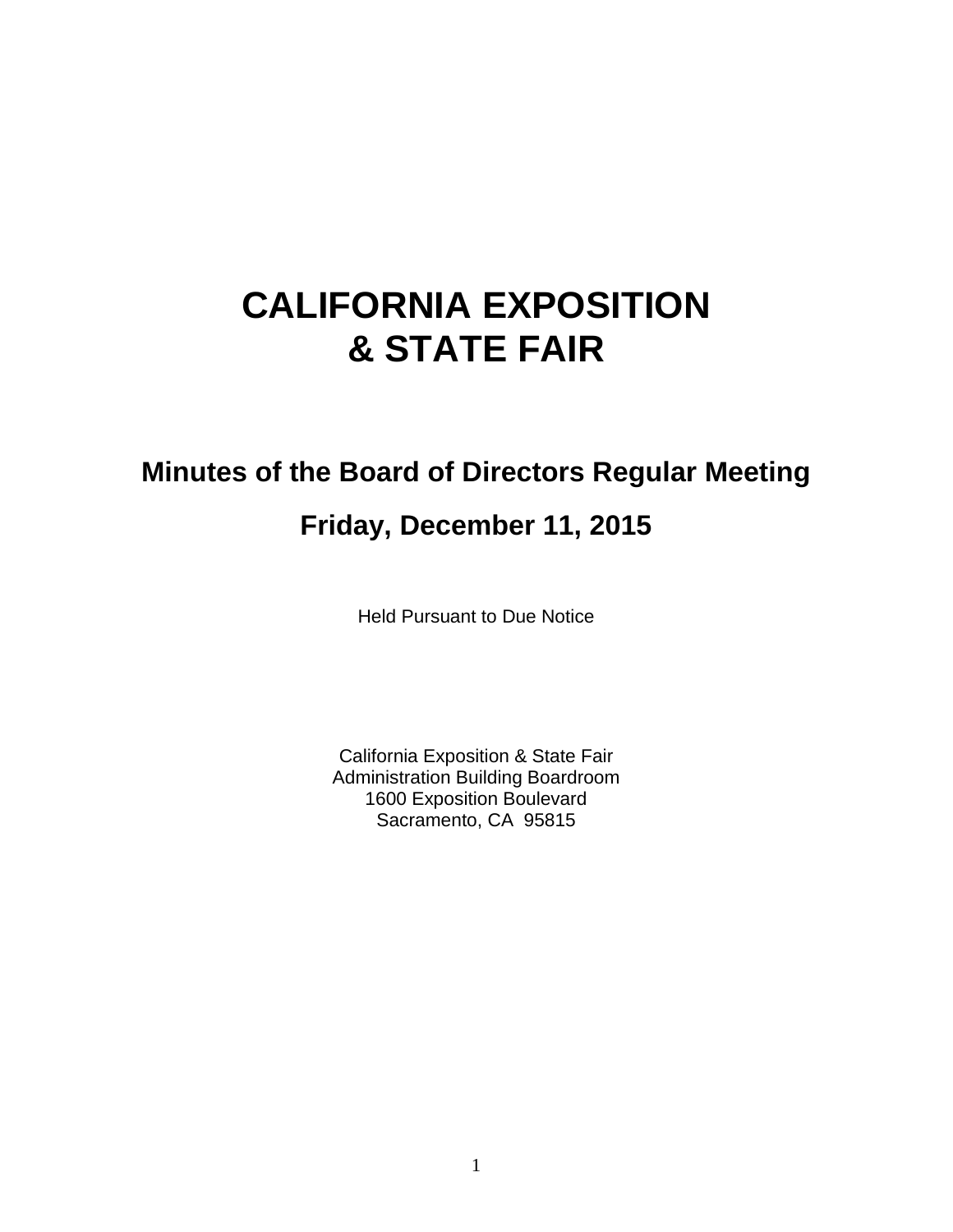#### **Directors Present**

Director David Mallel, Chair Director Patrick O'Brien, Vice Chair Director Rima Barkett Director Sonney Chong Director Corny Gallagher Director Rina V. DiMare Director Rex Hime Director Hallie Ochoa Director Mark Nelson Director Willie Pelote

#### **Staff Present**

Rick Pickering, Chief Executive Officer (CEO) Sonya Logman, External Affairs Director Carrie Wright, Programs Director Samantha Brown, Chief Financial Officer (CFO) Marcia Shell, Assistant General Manager, Operations (AGM) Lisa McKnight, Recording Secretary

#### **Others Present**

Rich Byrum, Butler Amusement Paul Gillingham, Maintenance Manager Henry Moos, Friends of the State Fair Michelle Johnson, Culinary Program Natalie Minas, Education Coordinator Anna McKowen, Human Resources Manager Kelly Hudock, Personnel Jen Koga, Accounting Jim McConigle, Accounts Payable Kem Pence, Programs Retiree Randy Brink, State Fair Goodwill Ambassador

#### **1. CALL TO ORDER**

The meeting was called to order by Chair Mallel at 1:00 p.m.

Chair Mallel noted that the Mission Statement, Policy Statement and Public Comment Statement were included in today's Agenda.

#### **2. PLEDGE OF ALLEGIANCE**

Chair Mallel led the Board, Staff and Guests in the Pledge of Allegiance.

#### **3. ROLL CALL**

Chair Mallel asked CEO Pickering to Call the Roll. All Members of the Board were present.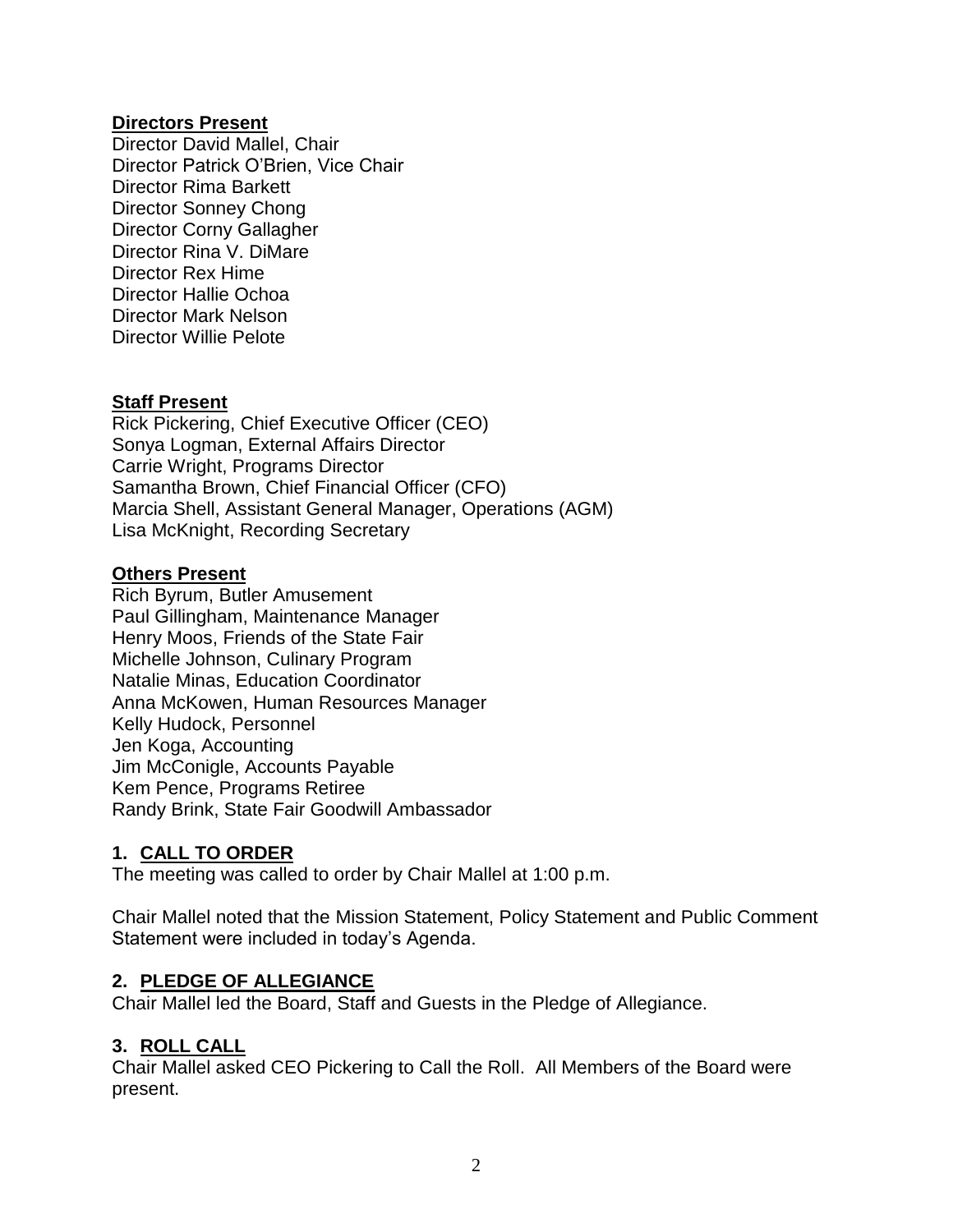# **4. INTRODUCTION OF GUESTS & STAFF**

Introduction of Guests and Staff were made around the room.

# **5. PRESENTATIONS**

- **a.** CEO Pickering and CFO Brown presented a Golden Bear to long time employee Jan Risso, and thanked her for many years of dedicated work at Cal Expo and the State Fair. The Board congratulated her on her retirement.
- **b.** CEO Pickering and Programs Manager Wright presented a Golden Bear to long time employee Kem Pence for her many years of developing and coordinating the State Fair's Annual Wine Competition. The Board wished her well in her future endeavors.

# **6. MINUTES OF MEETINGS**

**MOTION:** It was moved, seconded (Gallagher/Ochoa) and unanimously approved to accept the April 21, 2015 Minutes of the Agricultural Advisory Council Meeting.

# **7. COMMITTEES AND STAFF REPORTS**

# **a) Annual State Fair Committee:**

Marketing Director Castleberry noted that she had met with Glass Agency in regards to the redesign of signage, plaques and ribbons. She shared the Press Release that noted that Cal Expo is the first in the country to host a Professional Rugby franchise.

Brian Honebein provided an overview and update of the status of 2016 State Fair sponsorships. CEO Pickering, noted that it is unusual for four major sponsorship agreements to come up for renewal at the same time, Golden 1, Coke, Toyota and Savemart. He commended Mr Honebein for negotiating successful renewals of these four agreements.

Program Director Wright provided an update on planning activities for the 2016 State Fair, which included:

\*Amateur photography will be in its own building. Anticipating huge participation.

\*Great growth in youth art and decline in industrial education. No science competitions.

\*Student showcase, working on not requiring a "teacher sign off" to enter.

\*Grant from Coastal Commission for Beach buddies to Whale Tales 2016.

\*Stage next to Wine Garden , will be able to sit in wine garden and watch kids.

\*Livestock Nursery and Baby Barn, Jay met with UCD team to discuss possible changes to the baby barn and livestock nursery.

\*Barn Tours are coming back.

\*Farm improvements, school tours, need to plan for planting. Natalie has done farm assessment working with partners.

\*2015 CA State Fair has been nominated for Merrill Award for "rebranding and advertising campaign."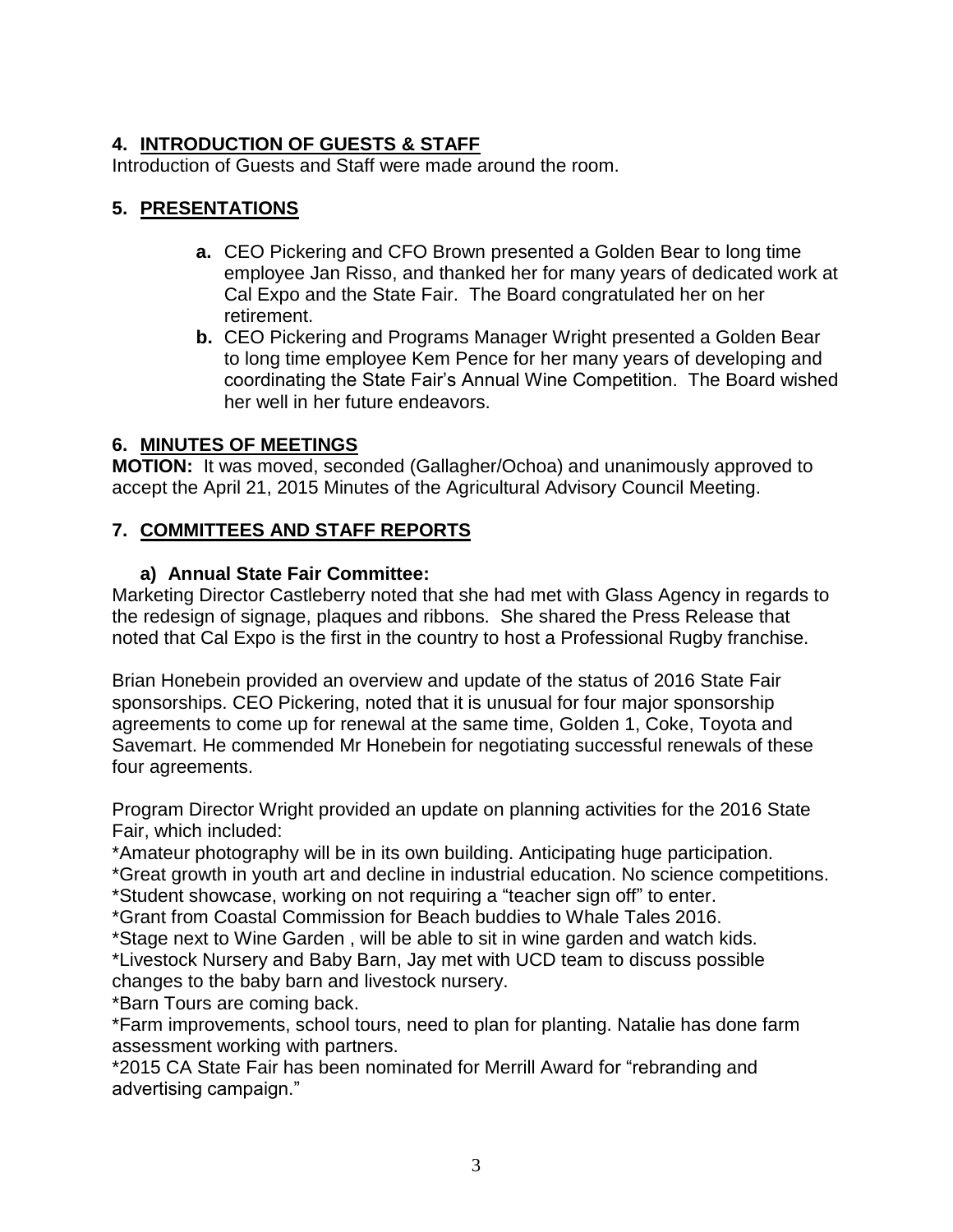\*Drone competition won special recognition by WFA.

CEO Pickering noted the Silver Bowl Trophies were recently won at the IAFE Convention. The 2015 CA State Fair's "Blue Ribbon" marketing campaign won the international sweepstakes award for the best overall campaign of all IAFE members around the world.

### **b) Exposition Facilities & Operations Committee Staff Report:**

CEO Pickering and CFO Brown provided updates on negotiations with Raging Waters; the proposed Butler Sky Ride: and the proposed 2016 Capital Budget. It was noted that the Committee was unanimously recommending approval of each of these items by the full Board, later in today's meeting under Unfinished Business.

# **8. FINANCIAL REPORTS**

Finance Committee Chair Gallagher reviewed FA 1 through FA 15 with the Board.

**MOTION:** Following discussion, it was moved, seconded, (Gallagher/Pelote) and unanimously approved, to approve the Service Contracts outlined on FA 2: Holt of California; & Infiniti Consulting – Amendment.

# **9. CORESPONDENCE**

There was no correspondence.

#### **10.UNFINISHED BUSINESS**

#### **a) Review and Approval of the Proposed 2016 Annual Budget**

Finance Chair Gallagher, CEO Pickering and CFO Brown reviewed key components of the proposed 2016 Cal Expo Budget. Finance Chair Gallagher noted that the Finance Committee had unanimously recommended approval of the Proposed Budget.

**MOTION:** Following discussion, it was moved, seconded (Gallagher/Hime) and unanimously approved to adopt the 2016 Cal Expo Budget as presented.

#### b) **Review and Approval of Amendment #1 to Palace Entertainment Inc., Revenue generating Agreement (#06-0102.)**

CEO Pickering noted that negotiations for the next extension of this agreement were moving forward in a positive direction, and should be concluded in the next 30 to 60 days.

**MOTION:** Following discussion, it was moved, seconded (O'Brien/Hime) and unanimously approved to adopt a "two-month" extension to the existing Palace Agreement.

c) **Review and Approval of Revenue Generating Agreement with Butler Family Fun, Inc,. for a Sky Ride (#15-0489.)**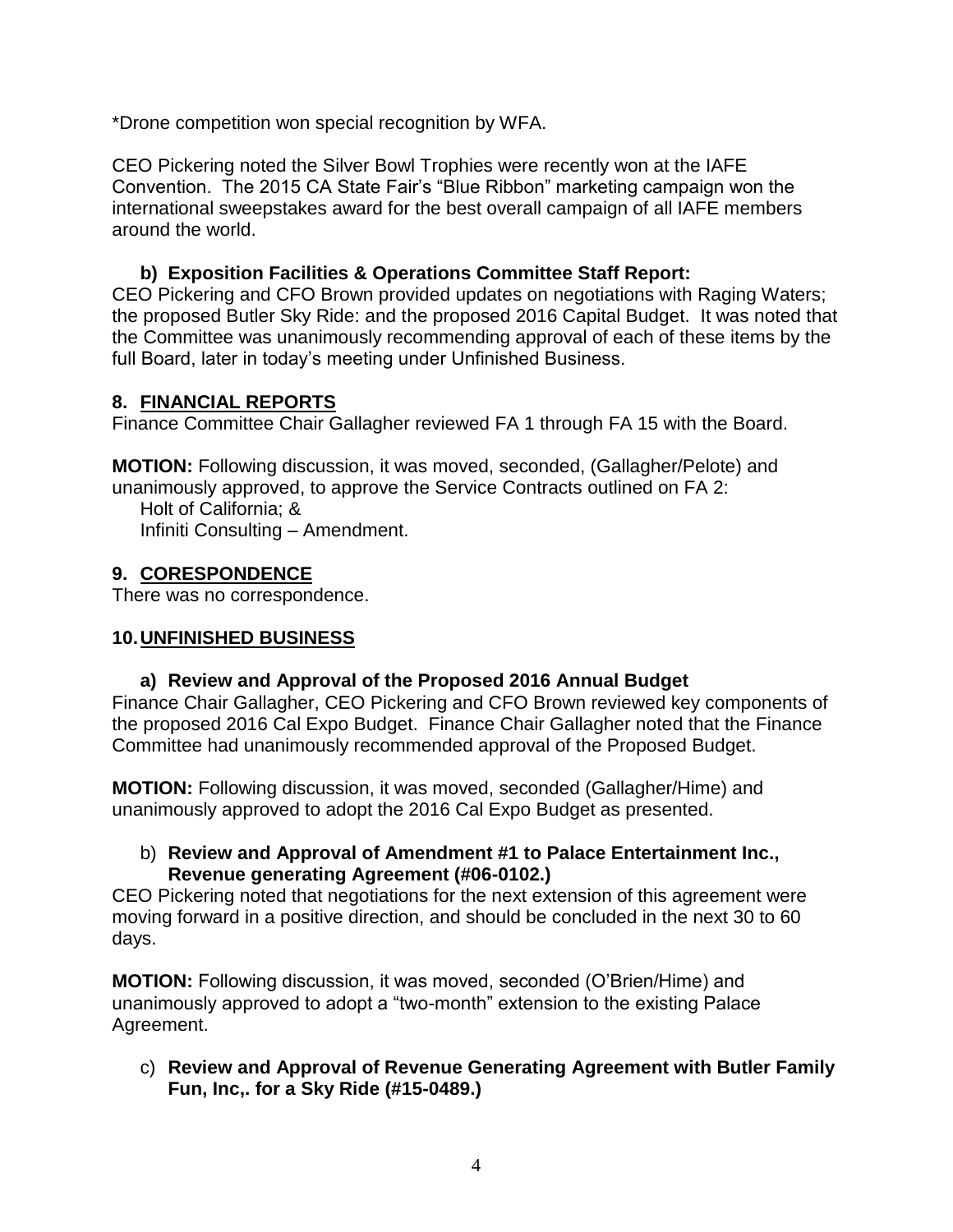CFO Brown provided an overview of the key deal points that had been negotiated. On behalf of Butler, Rich Byrum further noted that Cal Expo would receive 20% of Gross Receipts; that the structural design had been completed; and that the required insurance levels would be in place.

**MOTION:** Following discussion, it was moved, seconded (Gallagher/Chong) and unanimously adopted to approve motion to approve the Sky Ride Revenue Generating Agreement with Butler Family Fun, Inc.

# **11. NEW BUSINESS**

# **a) Review and Approval of Proposed 2016 Cal Expo Board meeting Dates**

**MOTION:** It was moved, seconded (Hime/Pelote) to unanimously approve the outlined dates of Board and Committee meetings for 2016.

#### **b) Review and possible Approval of Board Liaison Recommendations of New member Appointments to the 2016 Cultural Advisory Council.**

The Liaisons presented an overview of the advertisement, recruitment, and interview process that was conducted, and then submitted recommended names for consideration by the Board.

**MOTION:** It was moved, seconded (Hime/Pelote) and unanimously approved to appoint the Liaison's recommended new members to the 2016 Cultural Advisory Council.

#### **c) Review and possible Approval of Board Liaison's Recommendations of New Member Appointments to the 2016 Agricultural Advisory Council**.

The Liaisons provided an overview of the process of selecting individuals to represent various agricultural interests State-wide, and submitted the recommended names for consideration by the Board.

**MOTION:** It was moved, seconded (Ochoa/Gallagher) and unanimously approved to appoint the recommended new members to the 2016 Agricultural Advisory Council.

# **12. ELECTION OF OFFICERS**

Board Chair Mallel reviewed the Election of Officers protocol as outlined in the Board's Bylaws.

# **Position of Board Chair**

- a) Chair Mallel stated that prior to today's meeting, Director O'Brien's name was submitted in nomination for Chair. He then asked if there were any nominations from the floor. There being no further nominations, Director Hime motioned to Close Nominations. The Motion passed unanimously.
- b) Chair Mallel then asked for a vote and Director O'Brien was unanimously elected Board Chair for 2016.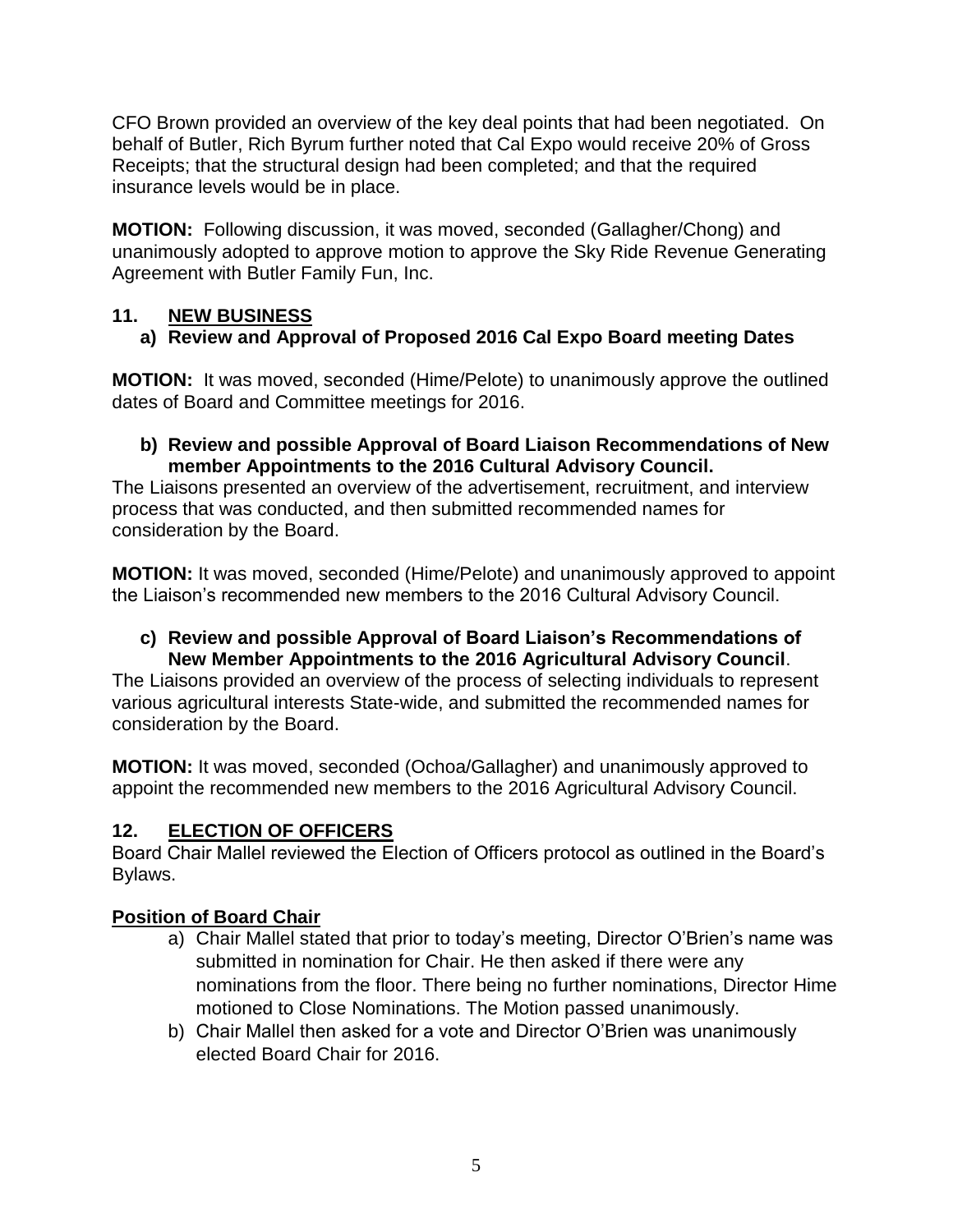# **Position of Board Vice Chair**

- a) Chair Mallel stated that prior to today's meeting, Director Nelson's name was submitted in nomination for Vice Chair. He then asked if there were any nominations from the floor. There being no further nominations, Director Gallagher motioned to Close Nominations. The Motion passed unanimously.
- b) Chair Mallel then asked for a vote and Director Nelson was unanimously elected Board Vice Chair for 2016.

#### **Position of Secretary/General Manager**

- a) Chair Mallel noted that for purposes of keeping records and doing business, the CEO traditionally serves as the Secretary/General Manager.
- b) It was moved, seconded (Hime/Pelote) and unanimously approved to reappoint CEO Pickering to the position of Secretary/Manager.

# **13. MATTERS OF INFORMATION**

#### **a. Public Comments**

No member of the public presented comments to the Board.

# **b. CEO Comments**

CEO Pickering provided the Board with an overview of the work that was being done on possible ESCO projects between the Department of General Services and Cal Expo. He also discussed the possibility of a major photovoltaic project that was under preliminary discussion by staff at DGS, Government Operations, Cal Expo and SMUD. He commended Sonya Logman on her position as Deputy Secretary and noted that continued coordination was occurring regarding vacancies in appointed staff positions.

#### **c. Director Comments**

\*Various Directors commended Staff and Glass Agency for winning the international marketing sweepstakes award at IAFE.

\*Chair Mallel thanked the Board for allowing him to serve as Board Chair for 2015.

\*Director Pelote commended Brian Honebein for an outstanding job in driving sponsorship cash.

\*Director Gallagher complimented all on the fantastic financial performance for 2015 and the approval of the 2016 Cal Expo Budget.

\*All were wished happy year-end holidays.

# **d. Next Board Meeting**

It was noted that the Board would hold its next Board Meeting on February 26, 2016.

#### **14. CLOSED SESSION**

No Closed Session was conducted.

#### **15. ADJOURNMENT**